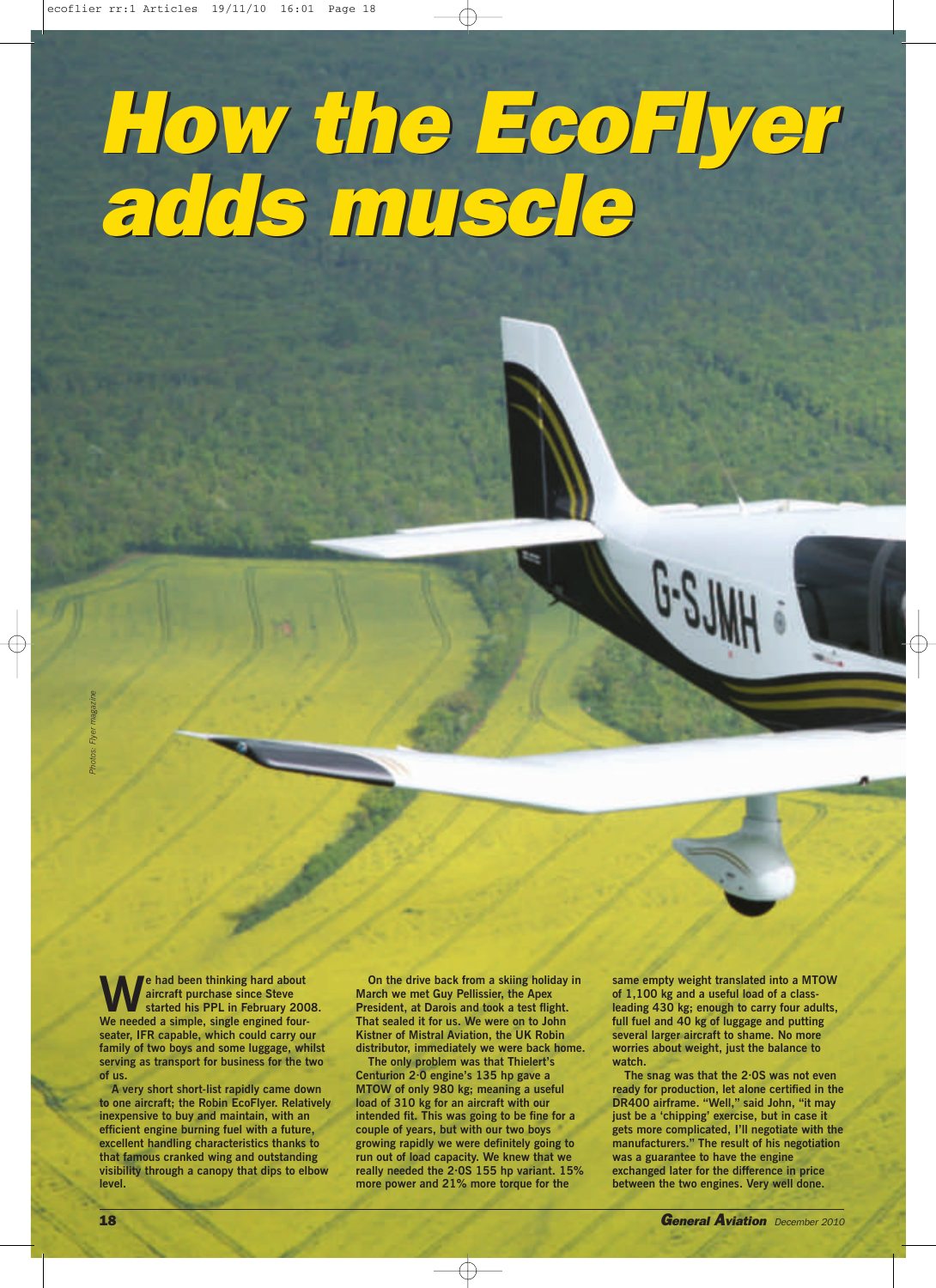*Steven and Jennie Bailey describe how they took the risks and reaped the rewards of upgrading to an avturfuelled Robin EcoFlyer*







*Above: do not allow an unaccompanied refueller to approach this aircraft Below: cowling redesign differentiates the EcoFlyer from the standard DR400*

**The aircraft duly arrived in the UK and was registered G-SJMH in August 2008, but the promised upgrade was thwarted by the engine manufacturer's insolvency that dragged the aircraft manufacturer down with it. The Apex factory closed for the French holidays in August and did not reopen in September.**

**Over the following months, Thielert spun Centurion off outside receivership and engine production got under way again, but Apex/CEAPR was still in the mire. Centurion were not going to 'chip' the engine. Reading between the lines, they were determined to make the**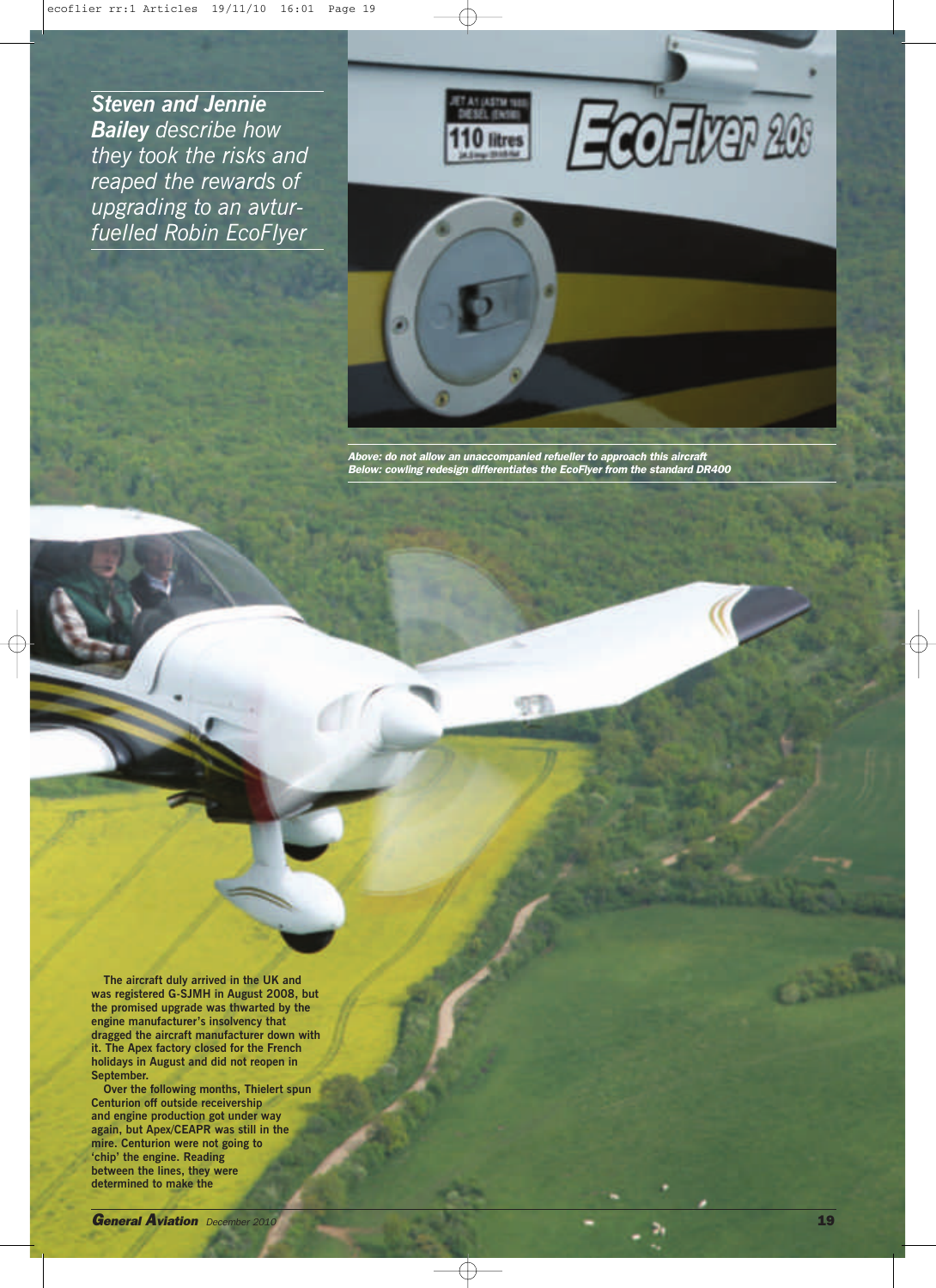





2·0S bulletproof and that meant some modifications to handle the extra power. We talked to Guy about CEAPR using our airframe to certificate the new engine, but it looked like the project would take too long, cost too much and, in any case, the time was not right.

Meanwhile, we built hours on increasingly adventurous trips with the guidance and encouragement of Vicky Farmer at Cabair's London School of Flying. Steve got cracking on the IMC rating and night qualification, Jennie did the excellent AOPA 'Flying Companion's' co-pilot's course and got her R/T licence.

By August 2009 we had flown around 140 hours in our Robin. Cruising at an indicated 105 to 108 knots, we loved the handling, the short-field performance and the frugal fuel burn of 20 litres of Jet A1 per hour. The responsiveness and the visibility were a revelation after the cramped and claustrophobic aircraft that we had flown before. The ride was remarkably smooth for an aircraft of its weight: the outer section of the cranked wing has high washout and contributes little to lift, or to drag, in the cruise.

The lift in cruise is mostly created by the inner wing section, giving quite a high loading. The outer section comes into play in earnest during climb and descent, contributing to the aircraft's very safe handling characteristics at lower speeds. But sometimes we were operating right up to and, dare we say it, occasionally a little over, our MTOW. Very careful calculations had to be made! The only thing to do was consider leaving fuel behind; never our preferred strategy but cutting the buttons off our shirts was no longer enough.

Then another call from John at Mistral: Centurion were ready to deliver the 2·0Ss, CEAPR were manufacturing spares and had Part M approval for maintenance and Guy wanted to certificate the new engine in the DR400. A few days later we picked up John from Goodwood, flew to Darois to meet Guy and Daniel Triques, the CEAPR chief engineer, and agreed a deal. The subsequent rapid-fire four-way email exchange between Mistral, CEAPR, Centurion and ourselves quickly resulted in contracts signed and exchanged and the project was under way.

*Top left: Guy Pellissier sees Jennie and Steve off from Darois for the flight home Top: Massive cooling ducts have ensured exemplary reliability of the Robin installation Above: NACA duct to right of nosewheel feeds air to cabin heat radiator Above left: newly re-engined, MH taxis away from Robin/Apex/Finch at Darois*

It took a few months for CEAPR to get the engine, install it in a factory mock-up and work out how everything was going to fit together. Not quite a matter of lifting the 2·0 out and dropping the 2·0S in! True, the engine mountings were the same, but the cooling arrangements had to be beefed up, which left no space under the cowling for vacuum piping so electric instruments had to be fitted. That meant sourcing an electrically driven DI that was compatible with the invaluable S-Tec autopilot… and so on.

When at last CEAPR were ready, we flew MH from Elstree to Darois on a very frosty January morning only days before heavy snow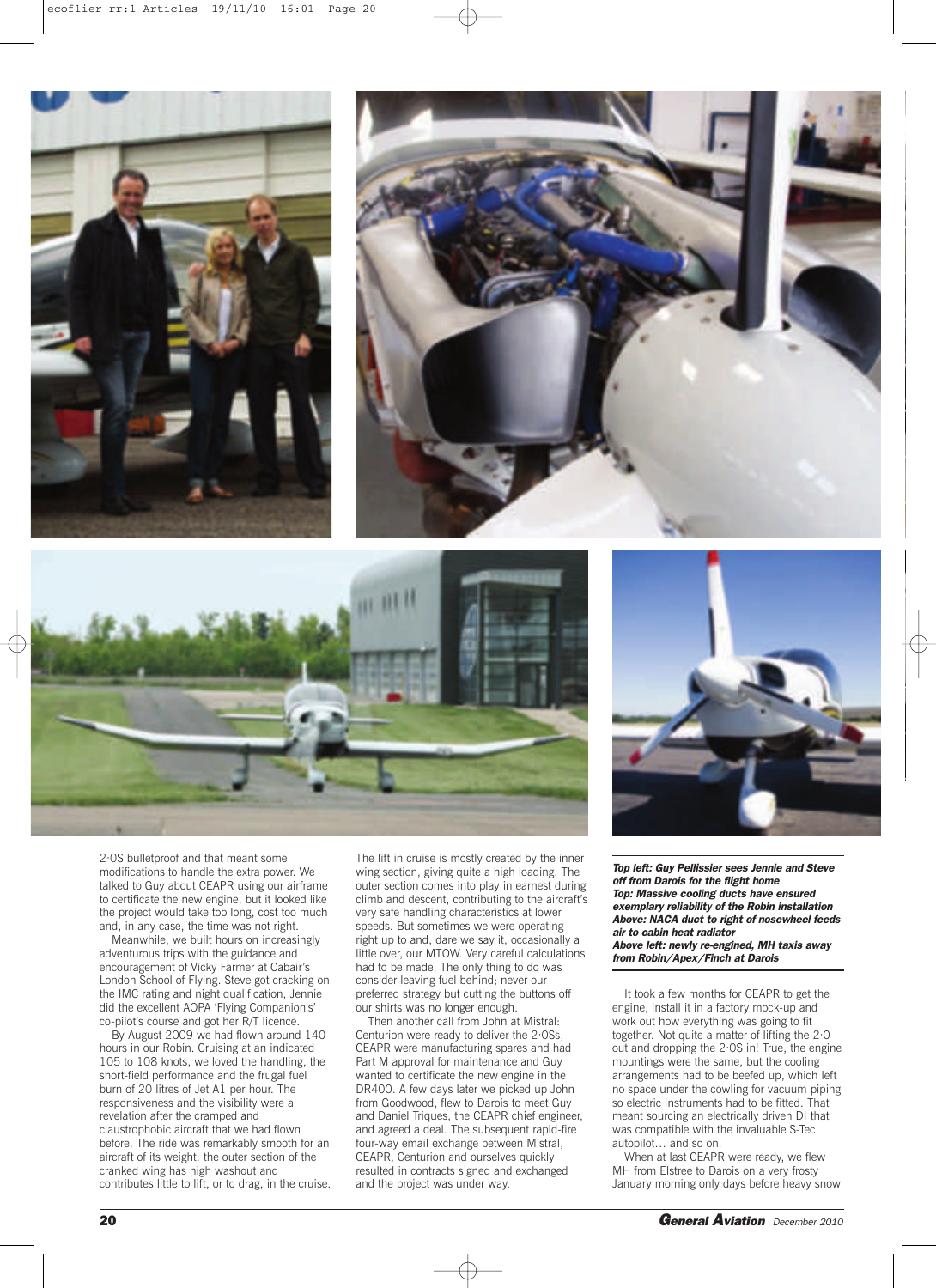



closed Elstree for several weeks. We didn't land at Darois: that was 500 feet below a 2000 foot thick overcast so we cruised on for a few more miles – knowing that we had enough fuel to fly all the way back to Elstree if necessary – to where the very helpful controller at Longvic let us in. Guy flew the

*Above: not much room for manoeuvre in the well-packed engine bay Left: silencer allows the aircraft to be used as a glider tug in Germany*

aircraft up the hill to Darois in a weather window two days later and CEAPR set to work.

Now we were aircraft-less, but John conjured up a Robin R 3000/180 to fill the gap. Interestingly, this gave us something of a taste of what was to come, the 180 hp Lycoming engine in the R 3000 giving much the same performance as the Centurion 2·0S. One difference being that the fuel costs of the Centurion engine would turn out to be not much more than a quarter of the Lycoming's!

In early spring, Philippe Le Corre, nicknamed 'Finch', arrived on the scene. A successful IT consultant, he had a solid background in aviation and had worked for several years at Dassault. He had gathered a group of like-minded people from the aviation industry, including Jean Camus, his marketing manager and previously Dassault's chief test

| <b>Engine</b>                                                            | 135 hp $2.0$            | 155 hp $2.0S$           |
|--------------------------------------------------------------------------|-------------------------|-------------------------|
| Wing span                                                                | $8.72 \text{ m}$        | $8.72 \text{ m}$        |
| <b>MTOW</b>                                                              | 980 Kg                  | 1,100 Kg                |
| <b>Empty Weight</b><br>(with typical avionics)                           | 650 Kg                  | 650 Kg                  |
| Useful load<br>(without fuel)                                            | 330 Kg                  | 450 Kg                  |
| <b>Fuel capacity</b><br>110 L main tank $+50$ L optional long-range tank | 160 L                   | 160L                    |
| Cruise at FL 50<br>$(75%$ power)                                         | 115 kts TAS:<br>20 L/hr | 126 kts TAS:<br>24 L/hr |
| 85% power                                                                |                         | 137 kts TAS:<br>28 L/hr |
| Stall (clean at MTOW)                                                    | $54$ kts                | 57 kts                  |
| Stall (full flap at MTOW)                                                | 47 kts                  | 52 kts                  |
| Take off run (at MTOW) 240 m                                             |                         | 240 m                   |
| Clear 50 ft (at MTOW)                                                    | 440 m                   | 440 m                   |

pilot. Philippe's company, Finch Aircraft, was positioning to restart manufacture of the Robin designs at Darois, leasing facilities from CEAPR.

The Centurion 2·0S/DR400 project remained with CEAPR but became busier. After flight testing in Germany, MH was shown at Friedrichshafen and Euravia and we flew her back in time for AeroExpo. Another week of work in France and she really was finally complete.

The difference in performance over the 2·0 was immediately apparent. No more dipping the nose after rotation; the aircraft just lifts off straight into the climb. The climb rate is dramatically improved: with the 2·0 and four up with our 13 year old and 20 year old in the back we struggled to get much more than 500 fpm. In contrast, during a flight test at Darois with Guy and Steve in the front, Jennie and John in the back but light on fuel, the 2·0S pulled the aircraft up at 1,000 fpm all the way to 5000 feet. Only on the way to 10,000 feet did the compact engine display show the power starting to drop off, a clear benefit of turbocharging, and even at 13,000 feet the aircraft was still climbing at 500 fpm.

We hadn't expected much improvement in airspeed, but we were very pleasantly surprised. An IAS of around 118 knots at 75% power was now the norm; and all on 24 litres of Jet A1 (or automotive diesel) per hour.

The aircraft had always been very quiet; the all-aluminium engine being water-cooled and the three bladed prop having reduced tip speeds compared to the Lycoming version's two blade with longer sticks. Now it was even





*General Aviation December <sup>2010</sup>* **21**